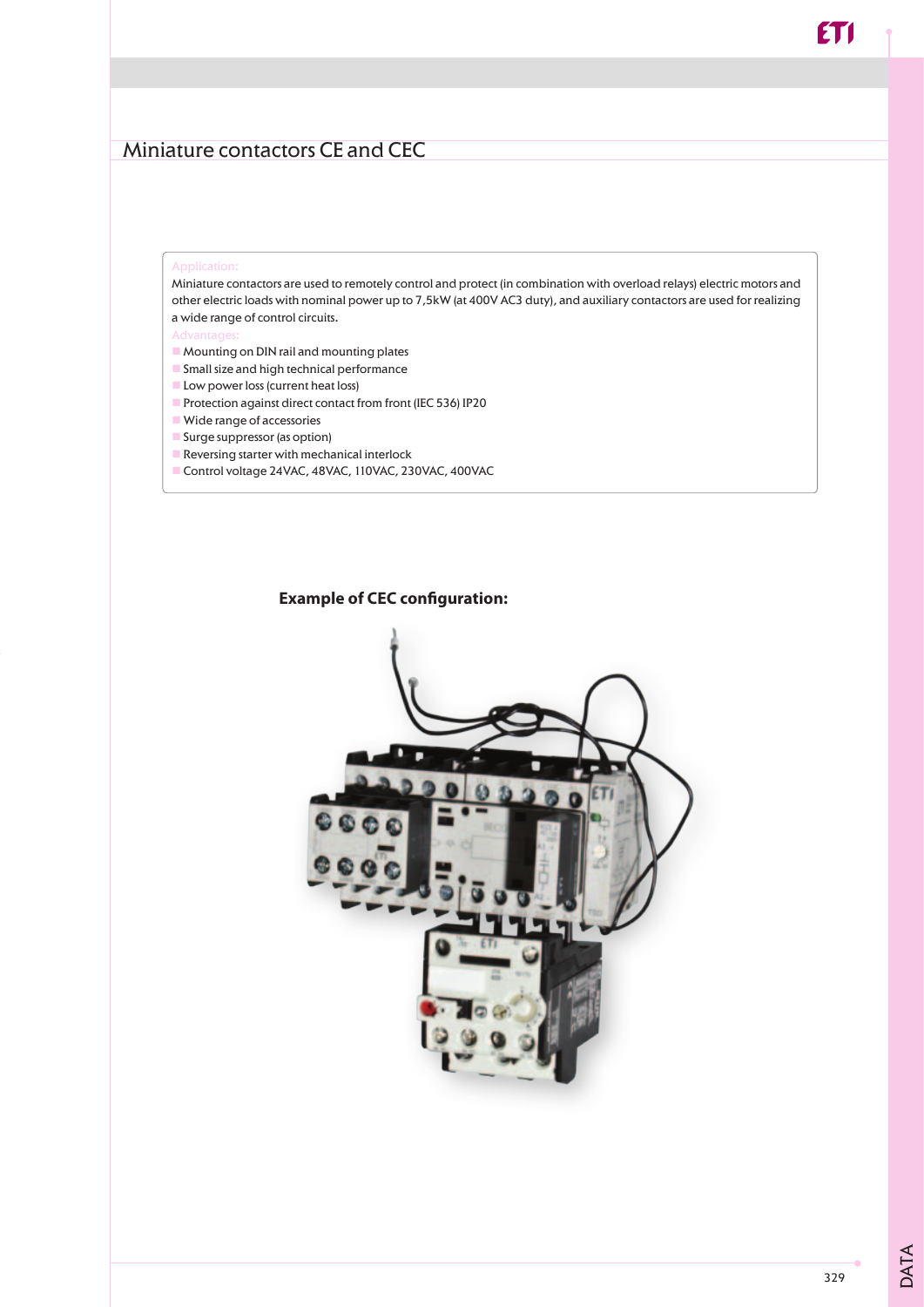# Miniature contactors CE and CEC

| <b>Technical data</b>                                            |                       |                                                      |                          |                          |                                      |                          |                                |                                |  |  |
|------------------------------------------------------------------|-----------------------|------------------------------------------------------|--------------------------|--------------------------|--------------------------------------|--------------------------|--------------------------------|--------------------------------|--|--|
| <b>Type</b>                                                      |                       | <b>CE07</b>                                          | <b>CEC07</b>             | CEC09                    | <b>CEC012</b>                        | <b>CEC016</b>            | <b>CECA0</b>                   | CAE04                          |  |  |
| Standards                                                        |                       |                                                      |                          |                          | IEC/EN 60 947, DIN VDE 0660, UL, CSA |                          |                                |                                |  |  |
| Rated insulation voltage U                                       | V                     | 415V                                                 |                          |                          | 690V                                 |                          |                                | 415V                           |  |  |
| according to IEC/EN 60947, DIN VDE 0660                          |                       |                                                      |                          |                          |                                      |                          |                                |                                |  |  |
| Rated impulse withstand voltage Ump                              |                       |                                                      | 4 kV                     |                          |                                      |                          |                                |                                |  |  |
| <b>Rated operational frequency</b>                               |                       |                                                      |                          |                          | 25 - 400 Hz                          |                          |                                |                                |  |  |
| <b>Degree of protection</b>                                      |                       |                                                      |                          |                          |                                      |                          |                                |                                |  |  |
| Main circuits                                                    |                       |                                                      |                          |                          | <b>IP20</b>                          |                          |                                |                                |  |  |
| Control circuits and auxiliary contacts                          |                       |                                                      |                          |                          | <b>IP20</b>                          |                          |                                |                                |  |  |
| <b>Ambient temperature</b>                                       |                       |                                                      |                          |                          |                                      |                          |                                |                                |  |  |
| Operating temperature                                            |                       |                                                      | $-25+55^{\circ}C$        |                          |                                      |                          |                                |                                |  |  |
| Storage temperature                                              |                       |                                                      | $-55+80^{\circ}$ C       |                          |                                      |                          |                                |                                |  |  |
| Altitude                                                         |                       |                                                      |                          |                          |                                      |                          |                                |                                |  |  |
| Normal values                                                    |                       |                                                      |                          |                          | $<$ 3000 m                           |                          |                                |                                |  |  |
| 90% I /80% U                                                     |                       |                                                      |                          |                          | 3000  4000 m                         |                          |                                |                                |  |  |
| 80% l /75% U                                                     |                       |                                                      | 4000  5000 m             |                          |                                      |                          |                                |                                |  |  |
| <b>Overvoltage category / Pollution degree</b>                   |                       |                                                      |                          |                          | III/3                                |                          |                                |                                |  |  |
| Climatic proofing                                                |                       |                                                      |                          |                          | IEC 60 680-2                         |                          |                                |                                |  |  |
| Number of main poles                                             |                       | 3                                                    |                          |                          | 3                                    |                          | 4                              | 4                              |  |  |
| Rated operational voltage U                                      |                       | 400-415V                                             |                          |                          | 690V                                 |                          |                                | 400-415V                       |  |  |
| Conv. thermal current $I_{th}$ at $< 55^{\circ}$ C               |                       |                                                      |                          |                          |                                      |                          |                                |                                |  |  |
| rated operational current I /AC-1                                |                       | 16A                                                  | 18 A                     | 20 A                     | 22A                                  | 22A                      | 10 A                           | 16A                            |  |  |
| <b>AC3 Utilization category</b>                                  |                       |                                                      |                          |                          |                                      |                          |                                |                                |  |  |
| Rated operational power                                          |                       |                                                      |                          |                          |                                      |                          |                                |                                |  |  |
| 230V                                                             | kW                    | 1,5                                                  | 1,5                      | 2,2                      | 3                                    | $\overline{4}$           | $\overline{\phantom{m}}$       | -                              |  |  |
| 400/415V                                                         | kW                    | 3                                                    | $\overline{3}$           | $\overline{4}$           | 5,5                                  | 7,5                      | $\overline{a}$                 | $\overline{a}$                 |  |  |
| 440 V                                                            | kW                    | $\overline{\phantom{a}}$                             | 3,7                      | 4,5                      | 5,5                                  | 7,5                      | $\overline{a}$                 | $\overline{a}$                 |  |  |
| 500V                                                             | kW                    |                                                      | 3,7                      | 4,5                      | 5,5                                  | 7,5                      |                                | $\overline{a}$                 |  |  |
| kW<br>690V                                                       |                       | $\overline{\phantom{a}}$<br>$\overline{\phantom{a}}$ | 3,7                      | 5,5                      | 7,5                                  | 7,5                      | $\overline{a}$                 | $\overline{a}$                 |  |  |
| <b>AC4 Utilization category</b>                                  |                       |                                                      |                          |                          |                                      |                          |                                |                                |  |  |
| Rated operational current $Ie$ AC-4 (U <sub>e</sub> $\leq$ 440V) |                       |                                                      | 2,8                      | 3,5                      | 4,5                                  | 5                        |                                |                                |  |  |
| Short circuit rating, max. fuse gG (A)                           |                       | 16                                                   | 20                       | 20                       | 25                                   | 25                       | 6                              | 6                              |  |  |
| Max. electrical operating frequency                              |                       |                                                      |                          |                          |                                      |                          |                                |                                |  |  |
| $AC-1$                                                           | Ops/h                 | 50                                                   |                          |                          | 300                                  |                          | $\overline{a}$                 | $\overline{a}$                 |  |  |
| $AC-3$                                                           | Ops/h                 | 300                                                  |                          |                          | 600                                  |                          | $\overline{a}$                 | $\overline{a}$                 |  |  |
| $AC-4$                                                           | Ops/h                 | 250                                                  |                          |                          | 300                                  |                          | $\overline{\phantom{a}}$       | $\overline{a}$                 |  |  |
| no load                                                          | Ops/h                 | 2000                                                 |                          |                          | 2500                                 |                          | 2500                           | 2500                           |  |  |
| <b>Mechanical life span</b>                                      | Ops x 10 <sup>6</sup> |                                                      |                          |                          | 10                                   |                          |                                |                                |  |  |
| <b>Electrical life span</b>                                      | Ops x 10 <sup>6</sup> | 0,8                                                  | 1,4                      | 1,3                      | 1,2                                  | 1,1                      | $\mathbf{1}$                   | $\mathbf{1}$                   |  |  |
| <b>Maximum number of auxiliary contacts</b>                      |                       | $\overline{\phantom{a}}$                             |                          |                          | 5                                    |                          |                                | $\overline{\phantom{0}}$       |  |  |
| Rated operational current I                                      |                       |                                                      |                          |                          |                                      |                          |                                |                                |  |  |
| $AC-15$                                                          | 220-230 V             | A<br>$\overline{\phantom{m}}$                        |                          |                          |                                      |                          | 10                             | 6                              |  |  |
|                                                                  | 380-400V              | $\mathsf{A}$<br>$\overline{\phantom{a}}$             | $\overline{\phantom{a}}$ |                          |                                      | ÷                        | 6                              | 4                              |  |  |
|                                                                  | 415V                  | A<br>$\overline{a}$                                  | $\overline{\phantom{a}}$ | L.                       | $\overline{a}$                       | $\overline{a}$           | 5                              |                                |  |  |
|                                                                  | 500V                  | A<br>$\overline{\phantom{a}}$                        | $\overline{\phantom{a}}$ | $\overline{\phantom{a}}$ | $\overline{\phantom{a}}$             | $\overline{\phantom{a}}$ | $\overline{4}$                 | $\frac{1}{2}$                  |  |  |
|                                                                  | 690V                  |                                                      |                          |                          |                                      |                          | $\overline{2}$                 |                                |  |  |
| $DC-13$                                                          | 24V                   | A<br>A<br>$\frac{1}{2}$                              | $\overline{\phantom{a}}$ | $\overline{a}$           | $\overline{\phantom{a}}$             | $\overline{a}$           | $6,0$                          | 2,5                            |  |  |
|                                                                  | 48V                   | A<br>$\overline{\phantom{a}}$                        | $\overline{\phantom{a}}$ |                          | $\overline{a}$                       | $\overline{a}$           | $4,0$                          | 1,5                            |  |  |
|                                                                  | 110V                  | A<br>$\overline{\phantom{a}}$                        |                          |                          |                                      |                          | $\overline{2}$                 | $0,7$                          |  |  |
|                                                                  | 220V                  | $\mathsf{A}$<br>$\overline{\phantom{a}}$             | $\sim$                   |                          |                                      | $\overline{a}$           | 0,7                            | 0,35                           |  |  |
| <b>Auxiliary contacts reliability</b>                            |                       |                                                      |                          |                          |                                      |                          | $U_{\rm s}$ min=17 $V_{\rm s}$ | $U_{\rm p}$ min=24 $V_{\rm r}$ |  |  |
|                                                                  |                       |                                                      |                          |                          |                                      |                          | $l$ min=5 mA                   | $l$ min=30 mA                  |  |  |
| <b>Terminal capacity</b>                                         | mm <sup>2</sup>       |                                                      |                          |                          | $1 \times / 2 \times (0, 52, 5)$     |                          |                                |                                |  |  |
| <b>Tightening torque</b>                                         | Nm                    | $0,8$                                                |                          |                          | 11,5                                 |                          |                                | 0,8                            |  |  |

 $ETI$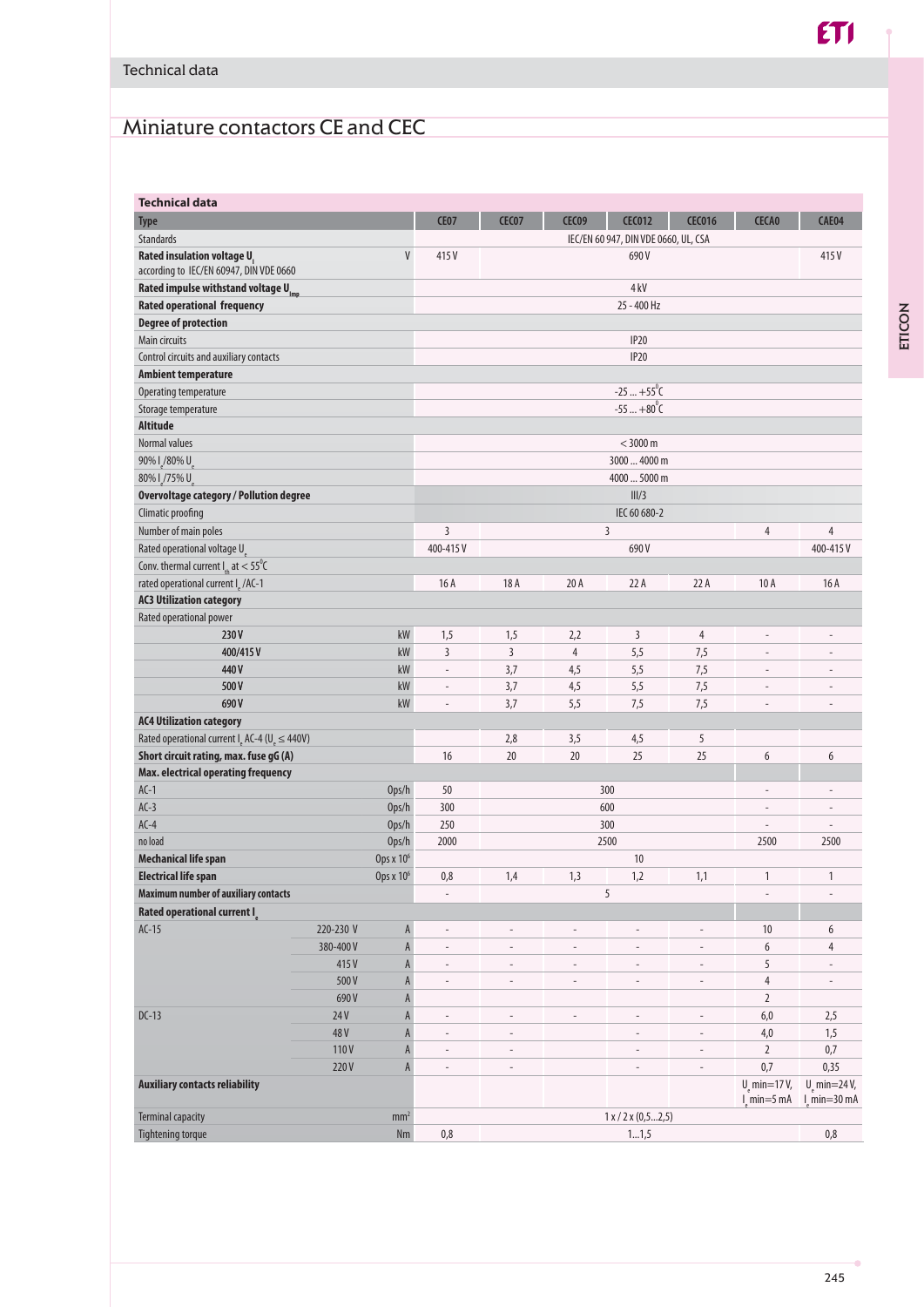### ETICON

| <b>Technical data</b>                  |                            |                  |                 |                         |              |              |                              |               |              |                          |
|----------------------------------------|----------------------------|------------------|-----------------|-------------------------|--------------|--------------|------------------------------|---------------|--------------|--------------------------|
| <b>Type</b>                            |                            |                  |                 | <b>CE07</b>             | <b>CEC07</b> | <b>CEC09</b> | <b>CEC012</b>                | <b>CEC016</b> | <b>CECA0</b> | CAE04                    |
| <b>Terminal capacity</b>               |                            |                  |                 |                         |              |              |                              |               |              |                          |
|                                        |                            |                  | mm <sup>2</sup> |                         |              |              | $1 \times 2 \times (0.52.5)$ |               |              |                          |
|                                        |                            |                  | ┰<br>┯          |                         |              |              |                              |               |              |                          |
| <b>Tightening torque</b>               |                            |                  | <b>Nm</b>       | 0,8                     |              |              | 11,5                         |               |              | 0,8                      |
| <b>Control circuit</b>                 |                            |                  |                 |                         |              |              |                              |               |              |                          |
| Power consumption of<br>the coil       | AC                         | Closing          | VA              | 20<br>30                |              |              |                              |               | 20           |                          |
|                                        |                            | $Cos\varphi$     |                 | 0,8                     |              |              |                              |               |              |                          |
|                                        |                            | <b>Operating</b> | VA              | 3,35,5                  |              |              | 23                           |               |              | 3,35,5                   |
|                                        |                            | $Cos\varphi$     |                 | 0,2                     | 0,27         |              |                              |               |              | 0,2                      |
|                                        | DC                         |                  | W               | $\sim$                  |              |              | 2, 63, 7                     |               |              | $\overline{\phantom{a}}$ |
| Switching time<br>Closing/opening (AC) |                            | ms               | 930/525         | 820/613                 |              |              |                              | 930/525       |              |                          |
|                                        | Closing/opening (DC)<br>ms |                  |                 | 3545/712                |              |              |                              |               |              |                          |
|                                        | V<br>Coils rated voltage   |                  | 12-660 VAC      | 12-660 VAC / 12-440 VDC |              |              |                              |               | 12-660 VAC   |                          |
|                                        | Coil operational limits    |                  |                 | 0,851,1                 |              |              |                              |               |              |                          |



- 1 Mini contactor
- 2 Auxiliary frontal contacts block
- 3 Mechanical interlock block
- 4 Surge suppressor blocks
- 5 -Timer
- 6 Link module for printed circuit board



DATA

331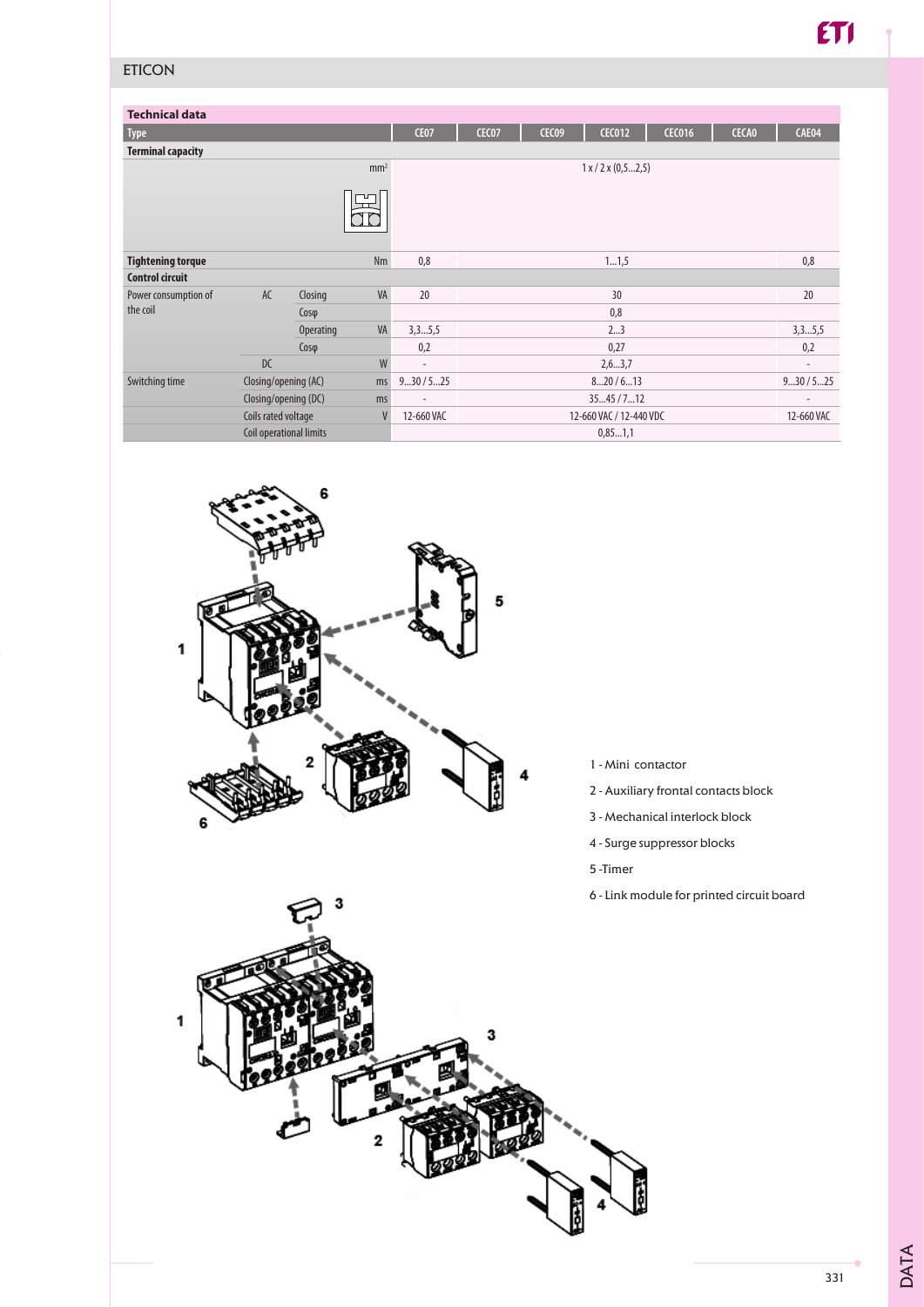| <b>Auxiliary contact block</b>           |                             |                 |                              |  |
|------------------------------------------|-----------------------------|-----------------|------------------------------|--|
| <b>Standards</b>                         |                             |                 | IEC 60947-5-1, IEC 60947-4-1 |  |
| Rated Insulation voltage Ui              | <b>IEC, VDE 0660</b>        |                 | 1000                         |  |
| Rated operational voltage Ue             | <b>IEC, VDE 0660</b>        | (V)             | 690                          |  |
| Conv. thermal current lth                |                             | A               | 10                           |  |
| Rated operational current (le)           |                             |                 |                              |  |
| AC-15(IEC 60947-5-1)                     | $Ue \leq 240V$              | (A)             | 10                           |  |
|                                          | 380-400V                    | (A)             | 6                            |  |
|                                          | 415-440V                    | (A)             | 6                            |  |
|                                          | 500V                        | (A)             | $\overline{4}$               |  |
|                                          | 660-690V                    | (A)             | $\overline{\phantom{a}}$     |  |
| UL, CSA 1)                               |                             |                 | A600                         |  |
| DC-13(IEC 60947-5-1)                     | <b>24V</b>                  | (A)             | 1,5                          |  |
|                                          | 60V                         | (A)             | 0,5                          |  |
|                                          | <b>110V</b>                 | (A)             | 0.4                          |  |
|                                          | 220-240V                    | (A)             | 0.4                          |  |
| UL, CSA 1)                               |                             |                 | <b>Q600</b>                  |  |
| Short circuit protection max. fuse gL/gG |                             | (A)             | 10                           |  |
| Control circuit reliability              |                             | (V/mA)          | 17/5                         |  |
| Electrical life span                     |                             | c. op.          | 1.000.000                    |  |
| Mechanical life span                     |                             | c. op.          | 10.000.000                   |  |
| Nr. of conductors and cross section      | Stranded without end sleeve | mm <sup>2</sup> | 2x(0,52,5)                   |  |
| <b>Tightening torque</b>                 |                             | <b>Nm</b>       | 0, 81, 5                     |  |

#### **Electronic timer blocks TOE, TOD, TSD**

|                 | Rated insulation voltage (U.)                |                 | V  | 300                            |  |  |
|-----------------|----------------------------------------------|-----------------|----|--------------------------------|--|--|
| Inputs          |                                              |                 |    | 24240 V AC/DC 50/60 Hz (TOE)   |  |  |
|                 | Supply voltage $(U)$                         |                 |    | 2460 V AC/DC 50/60 Hz (TOD)    |  |  |
|                 |                                              | 1 - 2 terminals | V  | 10060 V AC/DC 50/60 Hz (TOD)   |  |  |
|                 |                                              |                 |    | 220-240 V AC 50/60 Hz (TSD)    |  |  |
|                 |                                              |                 |    | 110-130 V AC (TSD)             |  |  |
|                 |                                              |                 |    | 24-28 V AC 50/60 Hz (TSD)      |  |  |
|                 | Command (Uc)<br>(only TOD)                   | 2 - B1 termi-   | V  | 2460 V AC/DC 50/60 Hz (TOD)    |  |  |
|                 |                                              | nals            |    | 100240 V AC/DC 50/60 Hz (TOD)  |  |  |
|                 | <b>Voltage limits</b>                        |                 |    | $0,85 - 1,1 \times U$ , for AC |  |  |
|                 |                                              |                 |    | $0,8 - 1,25 \times U$ for DC   |  |  |
|                 | Consumption                                  |                 | mA | $\leq$ 5                       |  |  |
| Time adjustment | Min. time for Reset                          |                 | ms | 100                            |  |  |
|                 | Min. command time (only TOD)                 |                 | ms | 50                             |  |  |
|                 | Setting accuracy (% of the full scale value) |                 |    | $+/-5$                         |  |  |
|                 | Repeat accuracy                              |                 |    | $+/-1$                         |  |  |
|                 | Changeover time $Y - \Delta$                 |                 |    | 50                             |  |  |

#### **Diagrams** Function ON Delay TOE OFF Delay TOD Star - delta TSD Functional diagram  $\boxtimes^{\mathbf{b}}$  $1.2$ LED on Y (k)  $\bullet$  $582$  $\mathbf{M}$ LED off  $\overline{\otimes\bullet\otimes}$ C  $\overline{M}$ ಁ⊗  $^{\circ}$ Schemes Terminals <del>Network Terminals</del> Terminals Terminals Terminals ř. ¥. 1  $\leftarrow$  1  $\leftarrow$  1  $\leftarrow$  1 2  $\mathbb{E}$  B1  $\mathbb{E}$  2 (-)2 D  $B2 \longrightarrow Y$